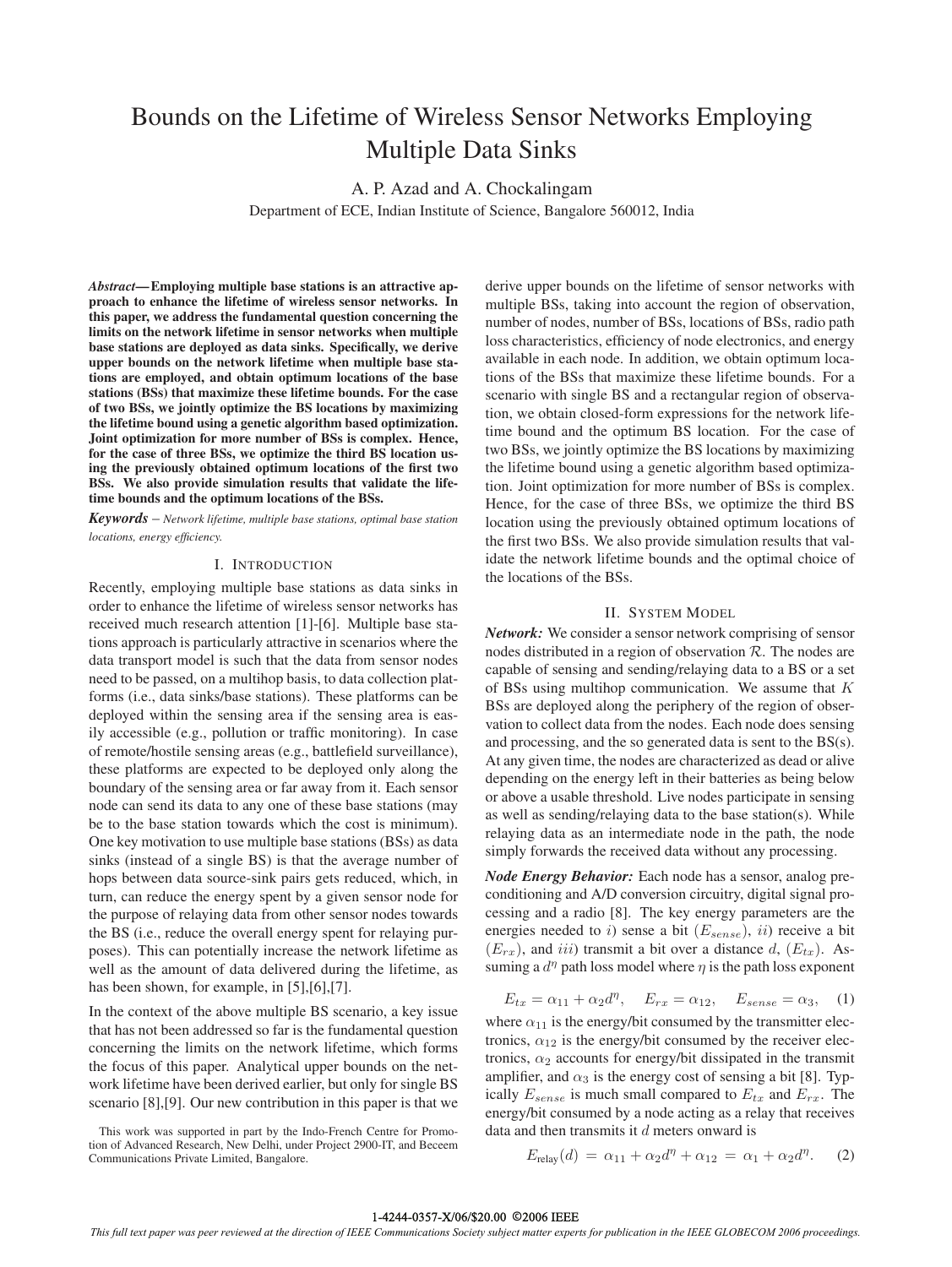where  $\alpha_1 = \alpha_{11} + \alpha_{12}$ . If r is the number of bits relayed per second, then energy consumed per second (i.e., power) is

$$
P_{\text{relay}}(d) = r \cdot E_{\text{relay}}(d). \tag{3}
$$

We will use the following values for the energy parameters which are reported in the literature [8]:  $\alpha_1 = 180$  nJ/bit and  $\alpha_2 = 10$ pJ/bit/ $m^2$  (for  $\eta = 2$ ) or 0.001pJ/bit/ $m^4$  (for  $\eta = 4$ ).

*Battery and Network Lifetime:* Each sensor node is powered by a finite-energy battery with an available energy of  $E<sub>battery</sub>$ J at the initial network deployment. A sensor node ceases to operate if its battery is drained below a certain energy threshold. Often, network lifetime is defined as the time for the first node to die [8] or as the time for a certain percentage of network nodes to die. Here, as in [8], we define network lifetime as the time for the first node to die.

Given the region of observation  $(R)$ , number of nodes  $(N)$ , node energy parameters ( $E_{\text{battery}}$ ,  $\alpha_1, \alpha_2, \alpha_3$ ), and path loss parameter  $(\eta)$ , we are interested in i) deriving bounds on the NW lifetime when  $K, K \geq 1$ , BSs are deployed as data sinks, and  $ii)$  obtaining optimal locations of the BSs.

*Minimum Energy Relay Theorem [8]:* The bounding of network lifetimes often involves the problem of establishing a data link of certain rate r between a transmitter  $(A)$  and a receiver  $(B)$  separated by distance  $D$  meters. This can be done either by directly transmitting from  $A$  to  $B$  (single hop) or by using several intermediate nodes acting as relays (multihop). A scheme that transports data between two nodes such that the overall rate of energy dissipation is minimized is called a *minimum energy relay* [8]. If M − 1 relays are introduced between  $A$  and  $B$ , i.e.,  $M$  links between  $A$  and  $B$  (see Fig. 1), the overall rate of dissipation is given by

$$
P_{\text{link}}(D) = \sum_{i=1}^{M} P_{\text{relay}}(d_i) - \alpha_{12},
$$
 (4)

where  $d_i$  is the inter-node distance of the *i*th link.

$$
B \t\t M \t\t M-1 \t\t M-2 \t\t D
$$

Fig. 1.  $M - 1$  relay nodes between points A and B.

The following minimum energy relay theorem in [8] is relevant in the lifetime derivation for multiple BSs scenario.

*Theorem:* Given *D* and the number of intermediate relays  $(M-1)$ ,  $P_{link}(D)$  is minimized when all hop distances (i.e.,  $d_i$ 's) are made equal to  $D/M$ .

From the above and (4), the optimum number of hops (links) is the one that minimizes  $MP_{\text{relav}}(D/M)$ , and is given by

$$
M_{opt} = \left(\frac{D}{d_{\text{char}}}\right) \text{ or } \left(\frac{D}{d_{\text{char}}}\right),\tag{5}
$$

where the distance  $d_{\text{char}}$  is given by

$$
d_{\text{char}} = \sqrt[n]{\frac{\alpha_1}{\alpha_2(\eta - 1)}}.
$$
 (6)

That is, for a given distance  $D$ , there is an optimum number of relay nodes ( $M_{opt}$ −1); using more or less than this optimal number leads to energy inefficiencies. The energy dissipation rate of relaying a bit over distance  $D$  can be bounded as [8]

$$
P_{\text{link}}(D) \ge \left(\alpha_1 \frac{\eta}{\eta - 1} \frac{D}{d_{\text{char}}} - \alpha_{12}\right) r \tag{7}
$$

with equality if and only if D is an integral multiple of  $d_{\text{char}}$ . From the minimum energy relay argument above, the actual power dissipated in the network is always larger than or equal to the sum of this  $P_{\text{link}}(D)$  and the power for sensing [8], i.e.,

$$
P_{\text{nw}} \ge P_{\text{link}}(D) + P_{sense} = \left(\alpha_1 \frac{\eta}{\eta - 1} \frac{D}{d_{\text{char}}} - \alpha_{12}\right) r + \alpha_3 r. \tag{8}
$$

As an approximation, the sensing power can be ignored since the power for relaying data dominates.

## III. DERIVING BOUNDS ON NETWORK LIFETIME

Consider a rectangular region of observation  $R$  with sensor nodes uniformly distributed in R.

## *A. Single Base Station*

First, consider the case of a single BS which is located on any one of the four sides of R.



Fig. 2. Single BS placements.  $B_1$  located a) on W-side, and b) on L-side.

Let the BS  $B_1$  be located at a distance of z from the origin on the y-axis as shown in Fig.  $2(a)$ . Consider a source node in R at a distance of  $D' = \sqrt{x^2 + y^2}$  from  $B_1$ . Denoting the energy dissipation in the entire NW for a given BS location z by  $P_{\text{NW}}^{(z)}$ , and taking uniform distribution of N nodes, we have

$$
P_{\text{NW}}^{(z)} = N \int \int_{\mathcal{R}} P_{\text{nw}}(x, y) \frac{1}{WL} dx dy.
$$
 (9)

By the minimum energy relay argument, it is seen that  $P_{\text{nw}}(x, y) \ge P_{\text{link}}\left(\sqrt{x^2 + y^2}\right)$ , and hence

$$
P_{\text{NW}}^{(z)} \geq \frac{N}{WL} \int_{-z}^{W-z} \int_{0}^{L} P_{\text{link}} \left( \sqrt{x^2 + y^2} \right) dx dy
$$
  
 
$$
\geq r \alpha_1 \frac{\eta}{\eta - 1} \frac{d_{\text{one-BS}}(z)}{d_{\text{char}}}, \tag{10}
$$

where

$$
d_{\text{one-BS}}(z) = \frac{N}{WL} \int_{-z}^{W-z} \int_{0}^{L} \sqrt{x^2 + y^2} \, dx \, dy
$$
  
\n
$$
= \frac{N}{12WL} \left( 4Lz \sqrt{L^2 + z^2} + 4L(W - z) \sqrt{L^2 + (W - z)^2} \right)
$$
  
\n
$$
- (W - z)^3 \ln \left[ \frac{(W - z)^2}{(L + \sqrt{L^2 + (W - z)^2})^2} \right] - z^3 \ln \left[ \frac{z^2}{(L^2 + \sqrt{L^2 + z^2})^2} \right]
$$
  
\n
$$
+ 2L^3 \ln \left[ W - z + \sqrt{L^2 + (W - z)^2} \right] \right). \tag{11}
$$

Achieving network lifetime demands that the total energy consumed in the network  $(P_{NW})$  to be no greater than the total energy in the network at the beginning  $(NE<sub>battery</sub>)$ . Therefore, denoting  $\mathcal{T}_{one-BS}^{(z)}$  as the network lifetime with one BS at a given location  $z$ , we have

$$
P_{\text{NW}}^{(z)} \mathcal{T}_{\text{one-BS}}^{(z)} \le N E_{\text{battery}}.
$$
 (12)

An upper bound on the network lifetime for a given BS location z is then given by  $[8]$ 

$$
\mathcal{T}_{\text{one-BS}}^{(z)} \le \frac{NE_{\text{battery}}}{r\alpha_1 \frac{\eta}{\eta - 1} \frac{d_{\text{one-BS}}(z)}{d_{\text{char}}}}.\tag{13}
$$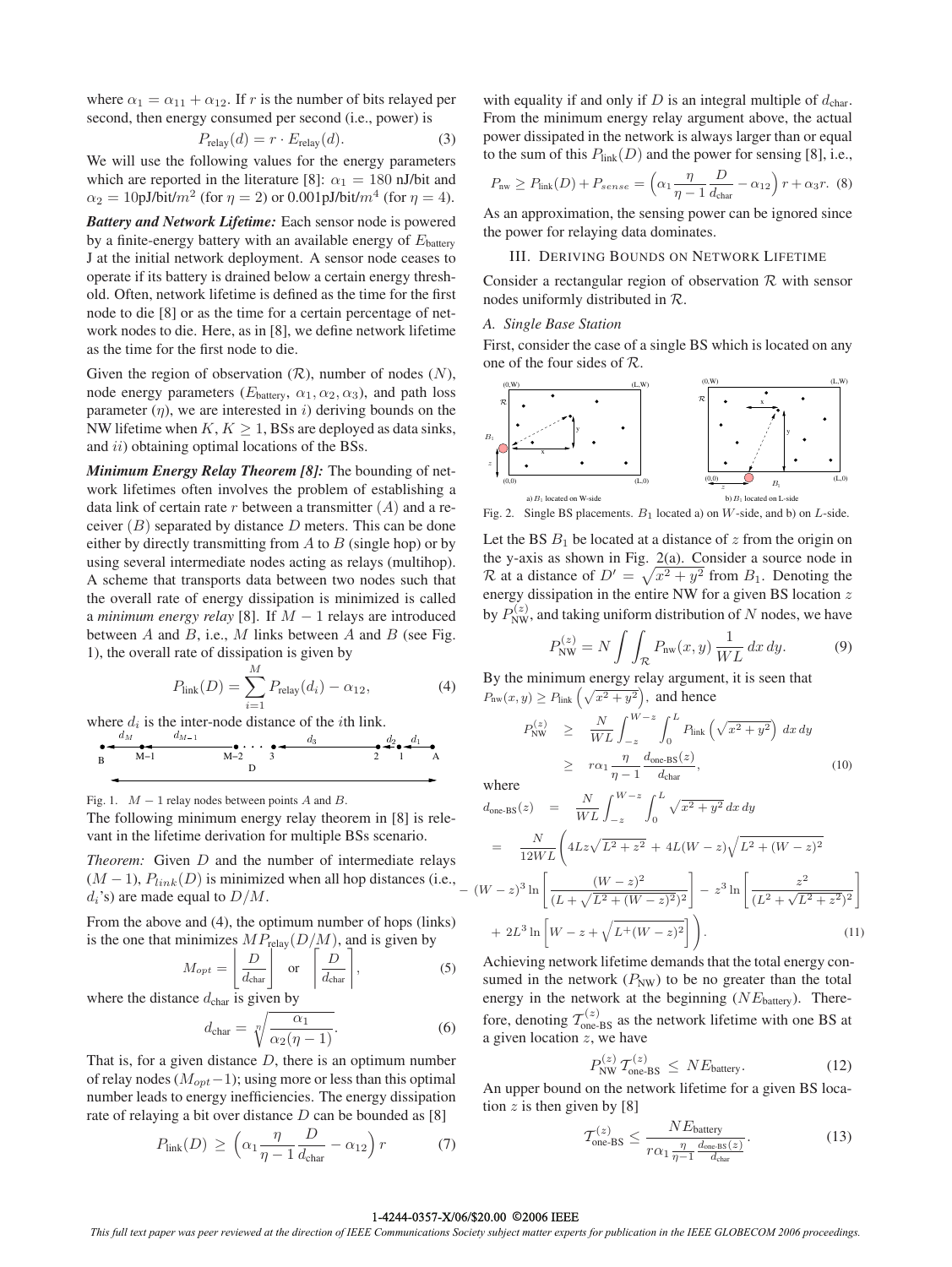Now, optimal placement of the BS on the W-side in Fig. 2(a) can be obtained by choosing the  $z$  that maximizes the lifetime bound in  $(13)$ , i.e.

$$
z_{\text{opt}}^{(W)} = \underset{z \in (0, W)}{\text{argmax}} \quad T_{\text{one-BS}}^{(z)}.
$$
 (14)

Maximizing  $(13)$  w.r.to z, we obtain the optimal BS location as  $z_{opt}^{(W)} = W/2$ , and substituting this in (11) gives a closedform expression for  $d_{one\text{-}BS}(z)$ , which when substituted in (13) gives a closed-form expression for lifetime upper bound.

Likewise, the optimal BS location and the corresponding lifetime bound can be obtained for BS placement on the L-side as shown in Fig. 2(b) as  $z_{\text{opt}}^{(L)} = L/2$ , and the corresponding lifetime bound is obtained by simply interchanging  $\hat{W}$  and  $\hat{L}$ in the lifetime bound equation. It is seen that for  $L > W$ , the optimal BS location is the midpoint of the L-side, and for  $L \leq W$  the optimal location is the midpoint of the W-side. *B. Two Base Stations*

Next, consider the case of two BSs where the BSs  $B_1$  and  $B_2$ can be deployed in such a way that:

- 1) *1) Same side orientation (SSO):* Both BSs are on the same side as shown in Fig. 3 (a). There are four such possibilities (i.e., both BSs can be deployed on any one of the four sides).
- 2) *2) Adjacent side orientation (ASO):* One BS each on adjacent sides as in Fig. 3 (b). There are four such possibilities.
- 3) *3) Opposite side orientation (OSO):* One BS each on opposite sides as in Fig. 3 (c). There are two such possibilities.

It is noted that, in order to jointly optimize the locations of  $B_1$ and  $B_2$ , the network lifetime bounds for all the above possibilities of base station placement need to be derived. Due to the symmetry involved in the rectangular region considered, one possibility for each orientation needs new derivation. In the following, we present the derivation for the three different orientations shown in Figs. 3 (a), (b), and (c). Derivation for other possibilities follow similarly due to symmetry.



Fig. 3. Placements of two BSs. a) same side orientation (SSO), b) adjacent side orientation (ASO), and c) opposite side orientation (OSO).

Each node in the network must be associated with any one BS. For each node, this can be done by choosing that BS towards which energy spent for delivering data from that node is minimum. From the minimum energy relay argument, the minimum energy spent is proportional to the distance  $D$  between source node and the BS (see RHS of Eqn. (7)), and hence associating the node to its closest BS results in the least minimum energy spent. Accordingly, we associate each node with its closest BS. This results in the region  $R$  to be partitioned into two sub-regions  $\mathcal{R}_1$  and  $\mathcal{R}_2$  such that all nodes in sub-region  $\mathcal{R}_1$  will be nearer to  $B_1$  than  $B_2$ , and all nodes in sub-region  $\mathcal{R}_2$  will be nearer to  $B_2$  than  $B_1$ . It can be seen that this partitioning will occur along the perpendicular bisector of the line joining  $B_1$  and  $B_2$ .



Fig. 4. Adjacent side orientation of two BSs.  $\mathcal{R}_1$ ,  $\mathcal{R}_2$  partition can occur along a)  $X_a X_b$  axis, b)  $X_a Y_b$  axis, c)  $Y_a X_b$  axis, and d)  $Y_a Y_b$  axis.

*1) Derivation for Adjacent Side Orientation (ASO):* We first consider the case of ASO shown in Fig. 3 (b), where  $B_1$  is located on the x-axis at a distance of  $z_1$  from the origin and  $B_2$  is located on the y-axis at a distance of  $z_2$  from the origin. The axis along which  $\mathcal{R}_1$ ,  $\mathcal{R}_2$  partition occurs depends on the locations of  $B_1$  and  $B_2$  (i.e.,  $z_1$  and  $z_2$  in this case). For a given  $z_1$  and  $z_2$ , the partition axis will belong to any one of the four possible axis types  $X_a X_b$ ,  $X_a Y_b$ ,  $Y_a X_b$  and  $Y_a Y_b$  as shown in Figs. 4 (a), (b), (c) and (d). The partition axis can be represented by the straight line

$$
Y = mX + c,\t\t(15)
$$

where  $m = \frac{z_1}{z_2}$  and  $c = \frac{z_2^2 - z_1^2}{2z_2}$ . Then, from (15) we have

$$
X_a = X|_{Y=0} \implies X_a = -\frac{c}{m} = \frac{z_1^2 - z_2^2}{2z_1},
$$
(16)

$$
X_b = X|_{Y=W} \Rightarrow X_b = \frac{W-c}{m} = \frac{Wz_2}{z_1} - \frac{z_2^2 - z_1^2}{z_2 z_1},\qquad(17)
$$

$$
Y_a = Y|_{X=0} \implies Y_a = c = \frac{z_2^2 - z_1^2}{2z_2},
$$
(18)

$$
Y_b = Y|_{X=L} \Rightarrow Y_b = mL + c = \frac{Lz_1}{z_2} + \frac{z_2^2 - z_1^2}{2z_2}.
$$
 (19)

It is noted that for a given  $z_1$  and  $z_2$ , the partition axis type is i)  $X_a X_b$  if  $X_a \geq 0$  and  $X_b \leq L$  (Fig. 4(a)),

ii)  $X_a Y_b$  if  $X_a \geq 0$  and  $Y_b \leq W$  (Fig. 4(b)),

*iii*)  $Y_a X_b$  if  $Y_a \ge 0$  and  $X_b \le L$  (Fig. 4(c)), and

iv)  $Y_a Y_b$  if  $Y_a \geq 0$  and  $Y_b \leq W$  (Fig. 4(d)).

Now the energy dissipation in the entire network with BS locations  $z_1$  and  $z_2$  for the ASO case is given by

$$
P_{\text{NW,aso}}^{(z_1, z_2)} = N \left( \iint_{\mathcal{R}_1} P_{\text{nw}}(x, y) \, \frac{1}{WL} \, dx \, dy + \iint_{\mathcal{R}_2} P_{\text{nw}}(x, y) \, \frac{1}{WL} \, dx \, dy \right). \tag{20}
$$

By min. energy relay theorem,  $P_{\text{nw}}(x, y) \ge P_{\text{link}}\left(\sqrt{x^2 + y^2}\right)$ . So

$$
P_{\text{NW,aso}}^{(z_1, z_2)} \geq \frac{N}{WL} \left( \int \int_{\mathcal{R}_1} P_{\text{link}} \left( \sqrt{x^2 + y^2} \right) dx dy \right) + \int \int_{\mathcal{R}_2} P_{\text{link}} \left( \sqrt{x^2 + y^2} \right) dx dy \right) \geq \frac{r \alpha_1}{d_{\text{char}}} \frac{\eta}{\eta - 1} \frac{N}{WL} \left( d_{2\text{-BS,aso}}^{R_1}(z_1, z_2) + d_{2\text{-BS,aso}}^{R_2}(z_1, z_2) \right), (2)
$$

,(21)

 $≤$   $\frac{d_{\text{char}}}{d_{\text{char}}}$   $\frac{1}{\eta - 1}$   $\frac{W}{W}$  ( $\frac{u_{\text{2-BS,aso}}(21, 22) + u_{\text{2-BS,aso}}(21, 22)}{w}$ ), (21)<br>where  $d_{\text{2-BS,aso}}^{R_1}(z_1, z_2)$  and  $d_{\text{2-BS,aso}}^{R_2}(z_1, z_2)$  are different for different partition axis types, and are of the form

$$
d_{2\text{-BS,aso}}^{R_1}(z_1, z_2) = \int_{y_1}^{y_2} \int_{x_1}^{x_2} \sqrt{x^2 + y^2} \, dx \, dy + \int_{y_3}^{y_4} \int_{x_3}^{x_4} \sqrt{x^2 + y^2} \, dx \, dy, \text{(22)}
$$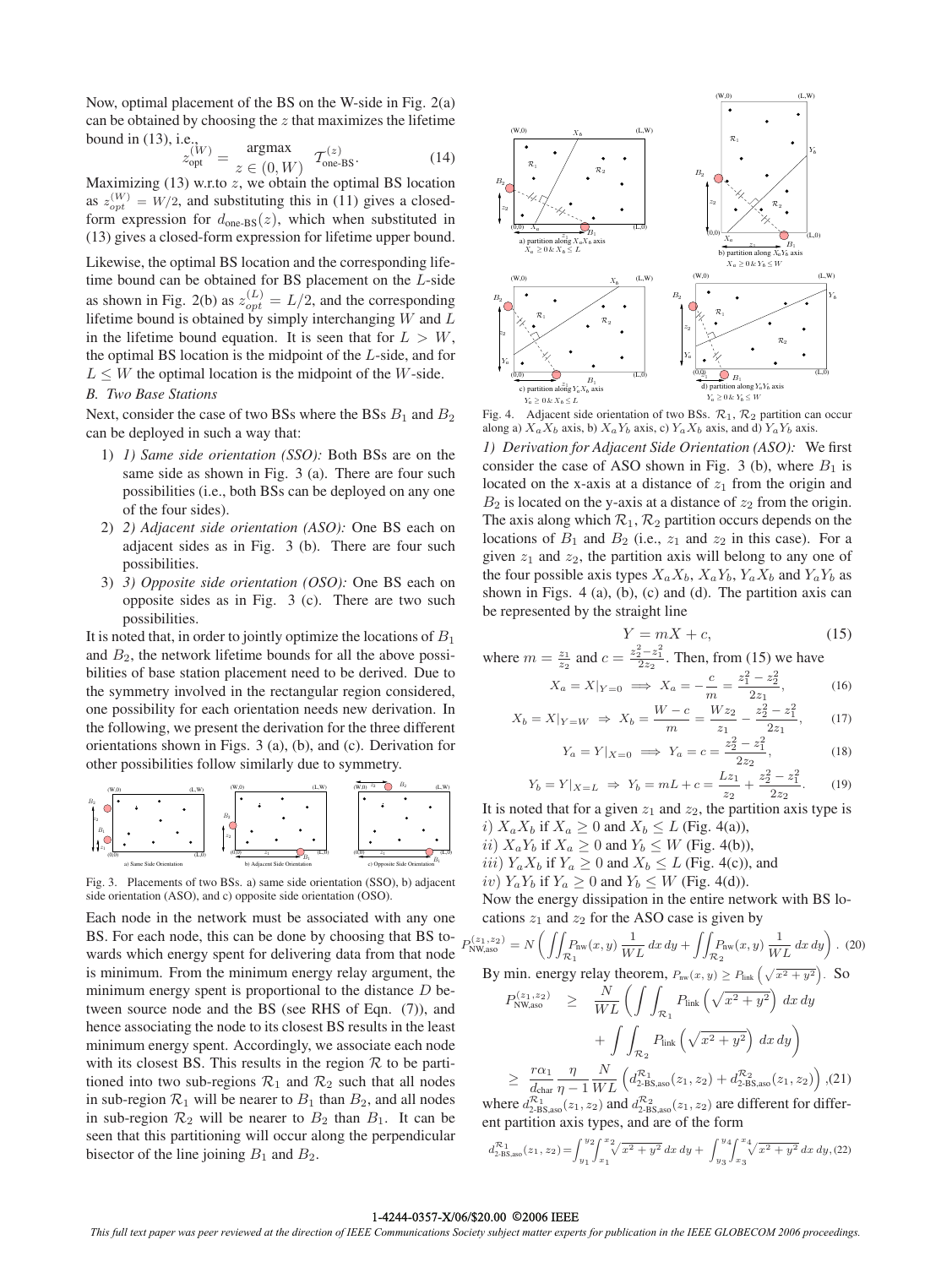|              | For            | For            | For            | For            |
|--------------|----------------|----------------|----------------|----------------|
| Limits       | $X_a X_b$ axis | $X_a Y_b$ axis | $Y_a X_b$ axis | $Y_a Y_b$ axis |
|              | Fig.4(a)       | Fig.4(b)       | Fig.4(c)       | Fig.4(d)       |
| $(x_1, x_2)$ | $(0, X_{z_2})$ | $(0, X_{z_2})$ | $(0, X_{z_2})$ | $(0, X_{z_2})$ |
| $(y_1, y_2)$ | $(-z_2,$       | $(-z_2,$       | $(Y_a - z_2,$  | $(Y_a - z_2,$  |
|              | $W-z_2$ )      | $Y_b - z_2$    | $Y_b - z_2$    | $W-z_2$ )      |
| $(x_3, x_4)$ | (0,0)          | (0,L)          | (0,L)          | (0,0)          |
| $(y_3, y_4)$ | (0, 0)         | $(Y_b - z_2,$  | $(Y_b - z_2,$  | (0, 0)         |
|              |                | $W-z_2$ )      | $W-z_2$ )      |                |
| $(x_5, x_6)$ | $(X_a-z_1,$    | $(X_a-z_1,$    | $(-z_1,$       | $(-z_1,$       |
|              | $X_b-z_1$ )    | $L-z_1$ )      | $L-z_1$ )      | $X_b-z_1$      |
| $(y_5, y_6)$ | $(0, Y_{z_1})$ | $(0, Y_{z_1})$ | $(0, Y_{z_1})$ | $(0, Y_{z_1})$ |
| $(x_7, x_8)$ | $(X_b-z_1,$    | (0, 0)         | (0,0)          | $(X_b-z_1,$    |
|              | $L-z_1$ )      |                |                | $L-z_1$ )      |
| $(y_7, y_8)$ | (0, W)         | (0, 0)         | (0, 0)         | (0, W)         |

Table I: Values of limits  $y_1, y_2, \dots, y_8$  and  $x_1, x_2, \dots, x_8$  in (22) and (23) for various partition axis types in Figs.  $4$  (a), (b), (c), and (d).

$$
d_{2-{\rm BS, aso}}^{R_2}(z_1, z_2) = \int_{x_5}^{x_6} \int_{y_5}^{y_6} \sqrt{x^2 + y^2} \, dy \, dx + \int_{x_7}^{x_8} \int_{y_7}^{y_8} \sqrt{x^2 + y^2} \, dy \, dx. \tag{23}
$$

Defining  $X_{z_2} = X|_{Y=y+z_2}$  and  $Y_{z_1} = Y|_{X=x+z_1}$  in (15), the values of the limits  $y_1, y_2, \dots, y_8$  and  $x_1, x_2, \dots, x_8$  in (22) and (23) for the various partition axis types in Figs. 4 (a), (b), (c), and (d) are tabulated in Table I.

Now, denoting  $\mathcal{T}_{2-\text{BS,aso}}^{(z_1,z_2)}$  as the network lifetime with two BSs at locations  $z_1, z_2$  for the ASO case, we have

$$
P_{\text{NW,aso}}^{(z_1, z_2)} T_{\text{2-BS,aso}}^{(z_1, z_2)} \leq N E_{\text{battery}},\tag{24}
$$

and hence an upper bound on lifetime for a given  $z_1$  and  $z_2$ and ASO can be obtained as

$$
\mathcal{T}^{(z_1, z_2)}_{\text{2-BS,aso}} \le \frac{NE_{\text{battery}}}{\frac{r\alpha_1}{d_{char}} \frac{\eta}{\eta - 1} \frac{N}{WL} \left( d_{\text{2-BS,aso}}^{\mathcal{R}_1}(z_1, z_2) + d_{\text{2-BS,aso}}^{\mathcal{R}_2}(z_1, z_2) \right)}.
$$
 (25)

The optimum BS locations for ASO case that maximizes the above lifetime bound is then given by

$$
\left(z_{1,\text{opt}}, z_{2,\text{opt}}\right)_{\text{aso}} = \underset{z_2 \in (0, W)}{\underset{z_1 \in (0, L)}{\text{argmax}}} T_{2\text{-BS,aso}}^{(z_1, z_2)}.
$$
 (26)

Following similar steps, we have derived lifetime bounds for SSO and OSO cases,  $\tau_{\text{2-BS,iso}}^{(z_1,z_2)}$  and  $\tau_{\text{2-BS,oso}}^{(z_1,z_2)}$ , as well. Finally, the optimum locations of the BSs are chosen from the best locations of ASO, SSO and OSO cases, as

$$
(z_{1, \text{opt}}, z_{2, \text{opt}}) = \underset{\text{orient} \in \{380,880,080\}}{\underset{z_2 \in (0, U)}{\operatorname{argmax}}} \quad \text{${\tau_{1} \in (0, L)},$} \quad \text{${\tau_{2} \in (21, z_{2})}$} \quad (27)
$$

*2) Numerical Results for Two BSs:* We carried out the optimization of (26) using genetic algorithm and obtained the network lifetime upper bound and the optimum BS locations. We present the network lifetime in terms of number of rounds where one round  $= 2000$  secs. Same definition is adopted in the simulation results also. The results obtained for SSO, ASO, and OSO cases are given in Table II for  $L = 1000$  m,  $W = 500$  m, and  $E_{battery} = 0.5$  J. From the above results, it can be observed that the maximum lifetime bound occurs when the base stations are placed with opposite side orientation (OSO) on the L-side, and the corresponding coordinates of the optimum locations of  $B_1$  and  $B_2$  are (716.6 m, 0 m) and (500 m, 282.6 m).

*3) Jointly optimum vs Individually optimum:* In the above optimization procedure, the locations of  $B_1$  and  $B_2$  are jointly optimized. Though such joint optimization is the best in terms of performance, its complexity is high. Also, such joint optimization will become prohibitively complex for more number of BSs. So, an alternate and relatively less complex solution

| Two Base Stations (Jointly Optimum) |          |                    |                           |  |  |
|-------------------------------------|----------|--------------------|---------------------------|--|--|
| Orientation                         |          | NW life time       | Optimal locations         |  |  |
|                                     |          | <b>Upper Bound</b> | of $B_1, B_2$             |  |  |
|                                     |          | $(\#$ rounds)      |                           |  |  |
| <b>SSO</b>                          | W side   | 18.28              | (0, 121.3), (0, 381.5)    |  |  |
|                                     | $L$ side | 31.36              | (133.7, 0), (761.4, 0)    |  |  |
| ASO                                 |          | 32.60              | (693.2, 0), (0, 263.6)    |  |  |
| OSO                                 | W side   | 31.41              | (0, 249.4), (1000, 251.2) |  |  |
|                                     | $L$ side | 32.99              | (716.6, 0), (500, 282.6)  |  |  |

Table II: Upper bounds on network lifetime and optimal BS locations. Two BSs. Joint optimization.  $L = 1000$ m,  $W = 500$ m.

| Two Base Stations (Individually Optimum)         |                    |                           |  |  |  |
|--------------------------------------------------|--------------------|---------------------------|--|--|--|
| Location of $B_1$ fixed at $(L/2, 0) = (500, 0)$ |                    |                           |  |  |  |
| Orientation                                      | NW life time       | Optimal location of $B_2$ |  |  |  |
|                                                  | <b>Upper Bound</b> |                           |  |  |  |
|                                                  | $(\#$ rounds)      |                           |  |  |  |
| <b>SSO</b>                                       | 28.36              | (164.9, 0)                |  |  |  |
| ASO                                              | 30.22              | (0, 496.2)                |  |  |  |
| $\overline{OSO}$                                 | 31.41              | (502.5, 500, )            |  |  |  |

Table III: Upper bounds on network lifetime and optimum BS locations. Two BSs.  $\overline{B_1}$  fixed at optimum location obtained from solving single BS problem.  $L = 1000$ m,  $W = 500$ m.

is to individually optimize  $B_1$  and  $B_2$ , i.e., fix the location of  $B_1$  at the optimal location obtained from the solution of the single BS problem and find the optimal location for  $B_2$  and the corresponding lifetime bound. We carried out such an individual optimization for two BSs (by fixing BS  $B_1$  at its individually optimum location  $(L/2, 0)$ , and the results of the optimization are given in Table III. From Table III, it can be seen that, as expected, the individually optimized solution results in reduced lifetime bound compared to the jointly optimized solution (e.g., 31.41 rounds vs 32.99 rounds for OSO). However, the individually optimized approach is attractive to solve the problem with more number of BSs. Like the jointly optimized solution, the individually optimized solution also results in the largest lifetime bound when the two BSs are deployed with opposite side orientation (OSO) on the L-side. *C. Three Base Stations*

For the case of three BSs, jointly optimizing the locations of  $B_1, B_2, B_3$  can be prohibitively complex. Hence, in solving the three BSs problem, we take the approach of fixing the previously optimized locations of  $B_1$ ,  $B_2$  obtained from the solution of two BS problem, and then optimize the location of  $B_3$ . Once the BSs  $B_1$  and  $B_2$  are fixed, the problem gets simplified to optimizing only over  $B_3$  location. Fixing  $B_1$  and  $B<sub>2</sub>$  on the midpoints of opposite sides (which is the individually optimum two BS solution),  $B_3$  can be located on any one of four sides. Placement of  $B_3$  with adjacent side orientation (ASO) and same side orientation (SSO) as shown in Figs. 5 (a) and (b), respectively, need to be considered separately. In each of these AS and SS orientation possibilities, the region  $\mathcal R$  is partitioned into sub-regions  $\mathcal R_1, \mathcal R_2$ , and  $\mathcal R_3$ . The partition occurs along the three axes which are the perpendicular bisectors of the lines connecting the three different BS pairs as shown in Figs. 5(a) and (b). Similar to the two BS problem, we have derived expressions for the network lifetime upper bound for three BSs [7]. These expressions were then optimized using genetic algorithm to compute the lifetime upper bound as well as the optimum location of  $B_3$ . It has been found that the ASO of  $B_3$  results in a larger lifetime bound compared to SSO, and that the maximum lifetime bound for ASO is 38.38 rounds and the optimum location at which this maximum occurs is  $(0, 249.8)$  [7].